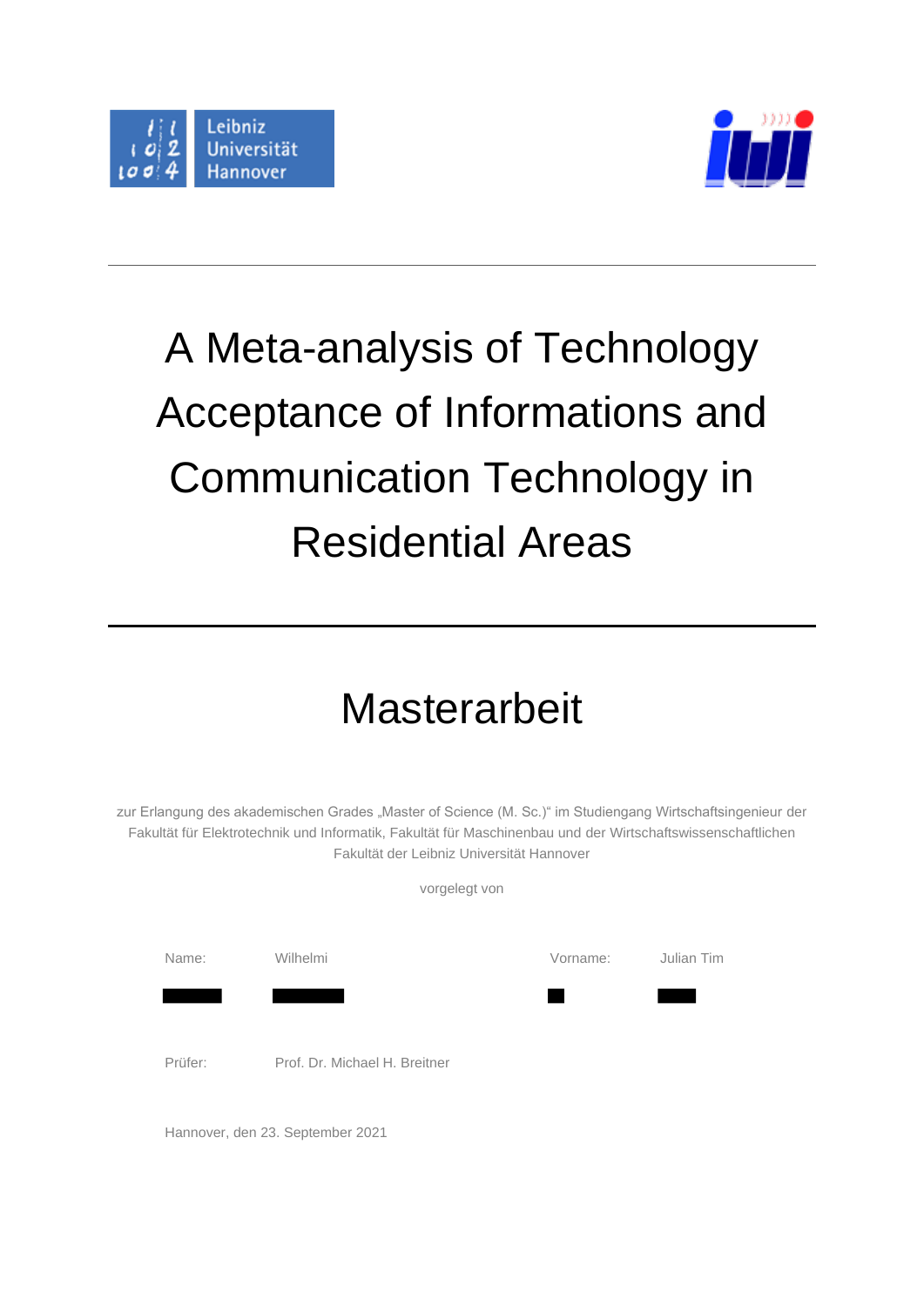## <span id="page-1-0"></span>TABLE OF CONTENTS

|                |     | Table of abbreviations, variables, and indices VII |
|----------------|-----|----------------------------------------------------|
| 1              |     |                                                    |
| 2 <sup>7</sup> |     |                                                    |
|                | 2.1 |                                                    |
|                | 2.2 |                                                    |
|                | 2.3 |                                                    |
| $3\phantom{a}$ |     |                                                    |
|                | 3.1 |                                                    |
|                | 3.2 |                                                    |
|                | 3.3 |                                                    |
| 4              |     |                                                    |
|                | 4.1 |                                                    |
|                | 4.2 |                                                    |
| 5              |     |                                                    |
|                | 5.1 |                                                    |
|                | 5.2 |                                                    |
|                | 5.3 |                                                    |
|                | 5.4 |                                                    |
|                | 5.5 |                                                    |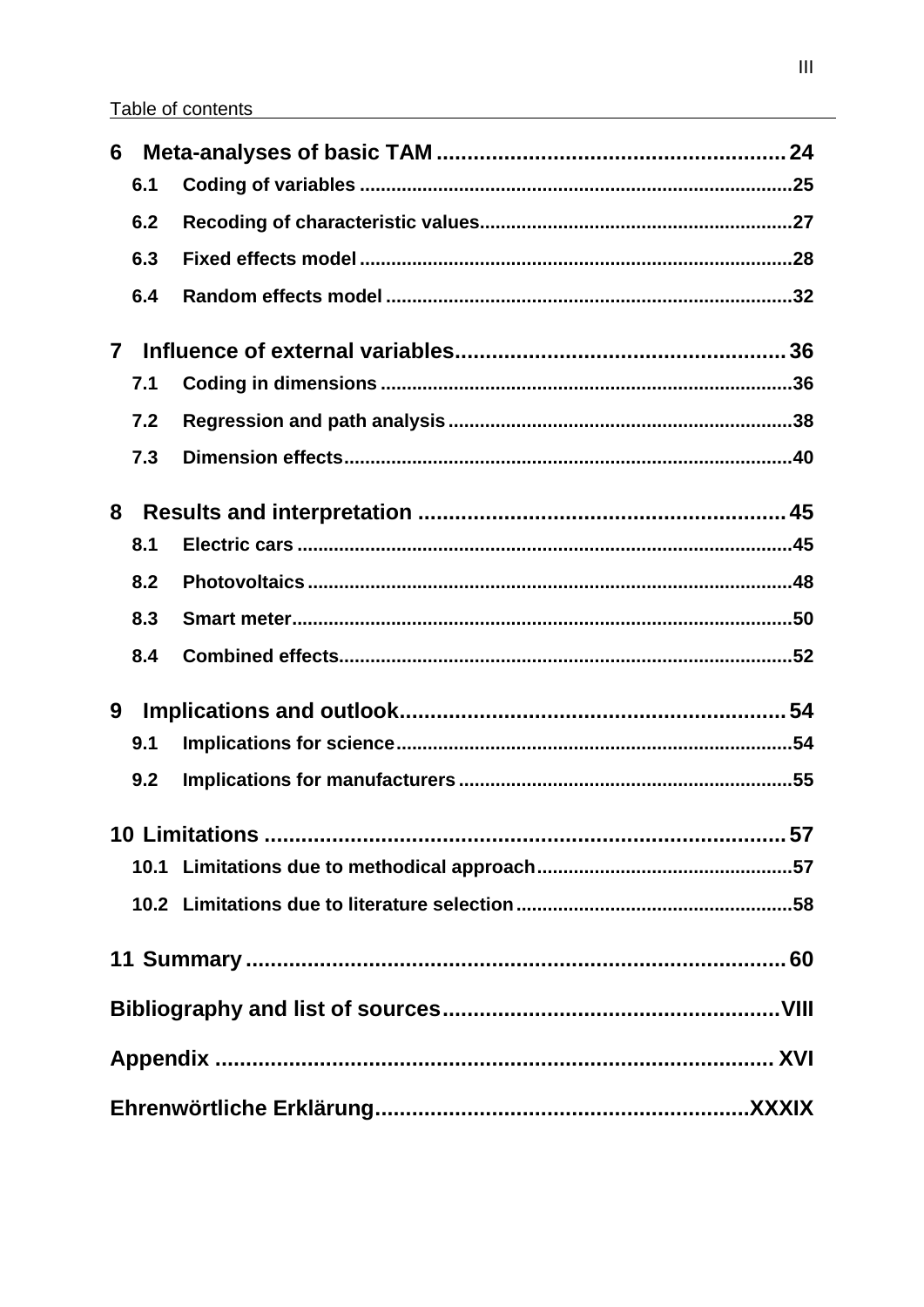## <span id="page-3-0"></span>**1 INTRODUCTION**

Technology is becoming a part of many people's daily lives (Mattern 2007, p. 11). Not only in industry, but in the private environment of residential quarters, technology in the field of information and communication technology is becoming increasingly important. Above all, the networking of devices with each other via the Internet is increasing. Trends in research, industry, and business show that providing "ubiquitous ambient intelligence" is the next challenge of information and communication technologies (Ferscha 2007, p. 4). However, technology components, as information and communication technology are referred to in this exam, are accepted differently by users. The scientific community has already found reasons in several studies on this subject. To provide an overview, this exam will analyze the acceptance of three components in residential areas: photovoltaics, smart meter, and electric cars. It will be statistically investigated whether a consistent motivation explanation for the use of the technology components can be found. The suitability of the best-known model for measuring technology acceptance is examined.

Technology acceptance is measured in science with various tools. Two of the most widely used technology acceptance models form the structural basis of the metaanalyses to be conducted. The basic Technology Acceptance Model (TAM) (Davis 1985) and the most important further development, the Unified Theory of Acceptance and Use of Technology 2 (UTAUT2) are considered (Venkatesh et at. 2012). The models statistically summarize multiple scientific publications to provide an overview of a research area.

For the meta-analyses the methodological approach must be defined first. In particular, the two most widely used models for meta-analyses are presented: the fixed effects model and the random effects model. For the literature search selection framework rules will be established. Otherwise, the search for suitable literature for the metaanalyses would lead to too many results.

The literature found must meet certain minimum methodological standards to be considered in this meta-analysis. The papers must contain some potential moderator variables for the meta-analyses to be comparable. In the subsequent data collection, the extensive literature research is performed according to the previously defined rules. To increase the quality of the meta-analysis, potential problems must be identified early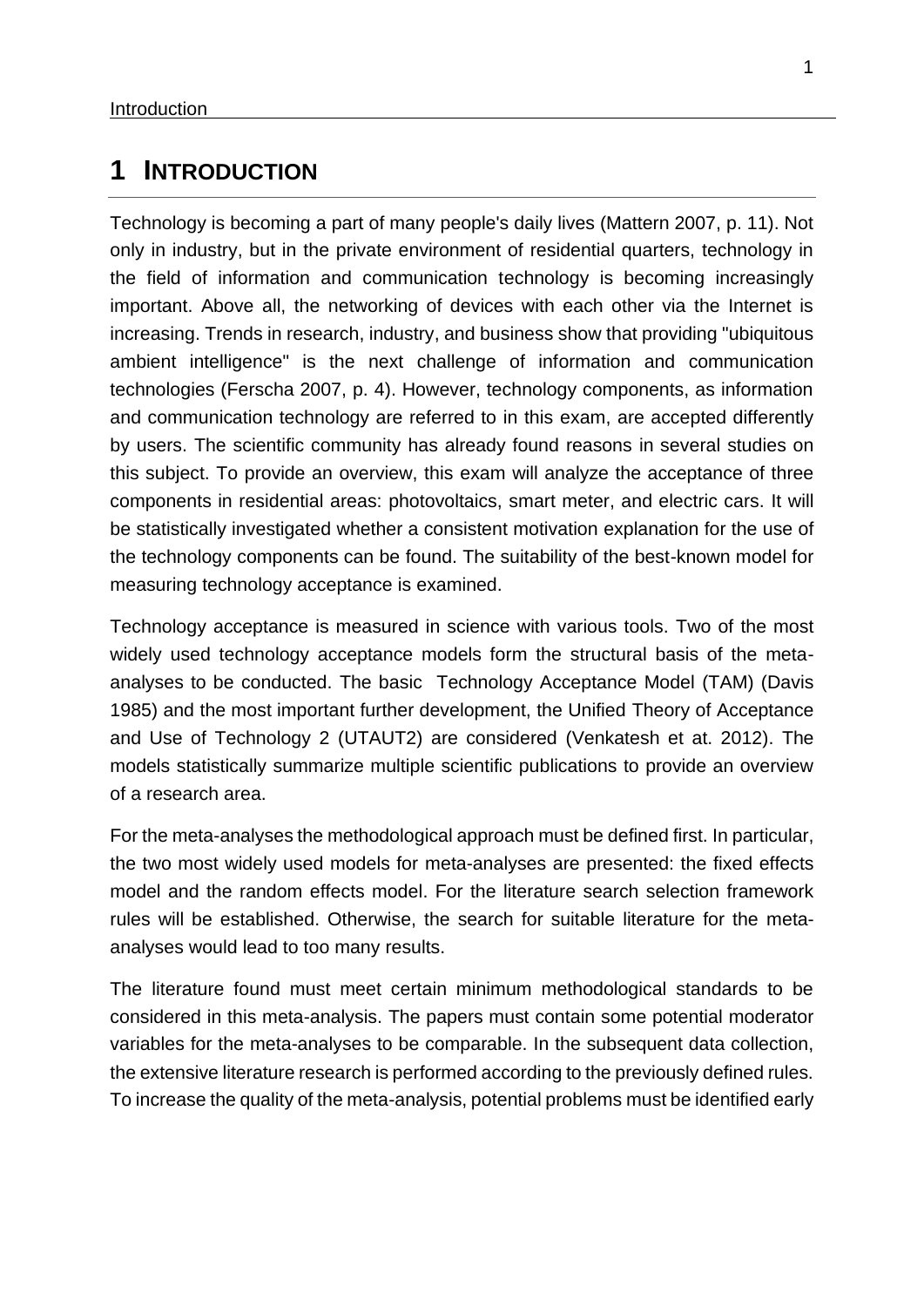#### Introduction

and solved if possible. Problems are publication bias, uniformity problem, garbage-ingarbage-out problem, dependent examination results and incomplete data.

With the literature found, several meta-analyses are subsequently performed. First, the variables of the basic TAM are considered, and a meta-analysis is performed for each relationship between the variables. The variables must first be converted into consistent forms by coding variables. Then, comparative values can be calculated from these values to be able to introduce characteristic values into the meta-analyses. The meta-analyses of the basic TAM elements are first performed in the fixed effects model and then in the random effects model. To be able to assess whether the calculated results are statistically significant and whether the data basis used for each metaanalysis is homogeneous, a significance test and a homogeneity test are performed for each meta-analysis. Non-homogeneous data bases suggest additional information in the population. To establish some more information, variables that were not part of the classic TAM are included.

To examine the influence of external variables that affect the use of the technology components, an action concept for sustainable development and a motivation concept are used. The external variables are classified in two dimensions and a meta-analysis is performed for each expression and technology component. The data basis is a regression and path analysis, with variables coded uniformly. The meta-analyses of the external variables are carried out in the fixed and random effects model and checked with significance test and homogeneity test.

Finally, the results will be interpreted for the considered technology components electric cars, photovoltaics, and smart meter. In addition, attention is paid to a presentation that mimics the classic TAM. Additional significance values must be calculated. The exam answers the research questions and draws a conclusion. The research questions to be answered are the following:

### **Research question Q1: Can the basic TAM be applied to the technology component electric cars?**

**Research question Q2: Can the basic TAM be applied to the technology component photovoltaics?**

**Research question Q3: Can the basic TAM be applied to the technology component smart meter?**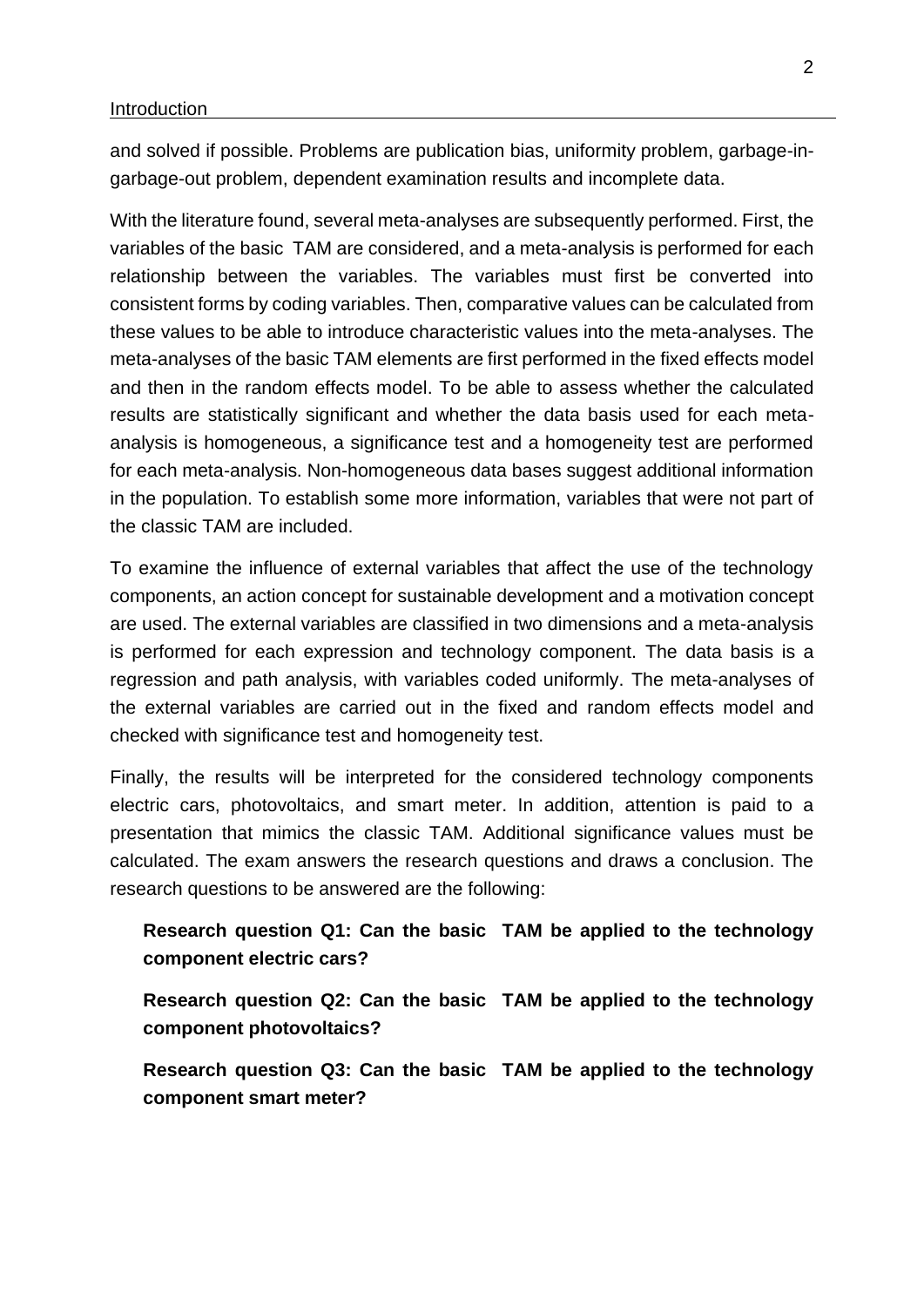**Research question Q4: Which sustainable action concept predominates in the acceptance of the technology components considered here: economic, environmental, or social?**

**Research question Q5: Which form of motivation predominates in the acceptance of the technology components considered here: intrinsic or extrinsic motivation?**

The implications and outlook for science and manufacturers as well as the limitations due to the methodological approach and literature selection are discussed before a conclusion is drawn.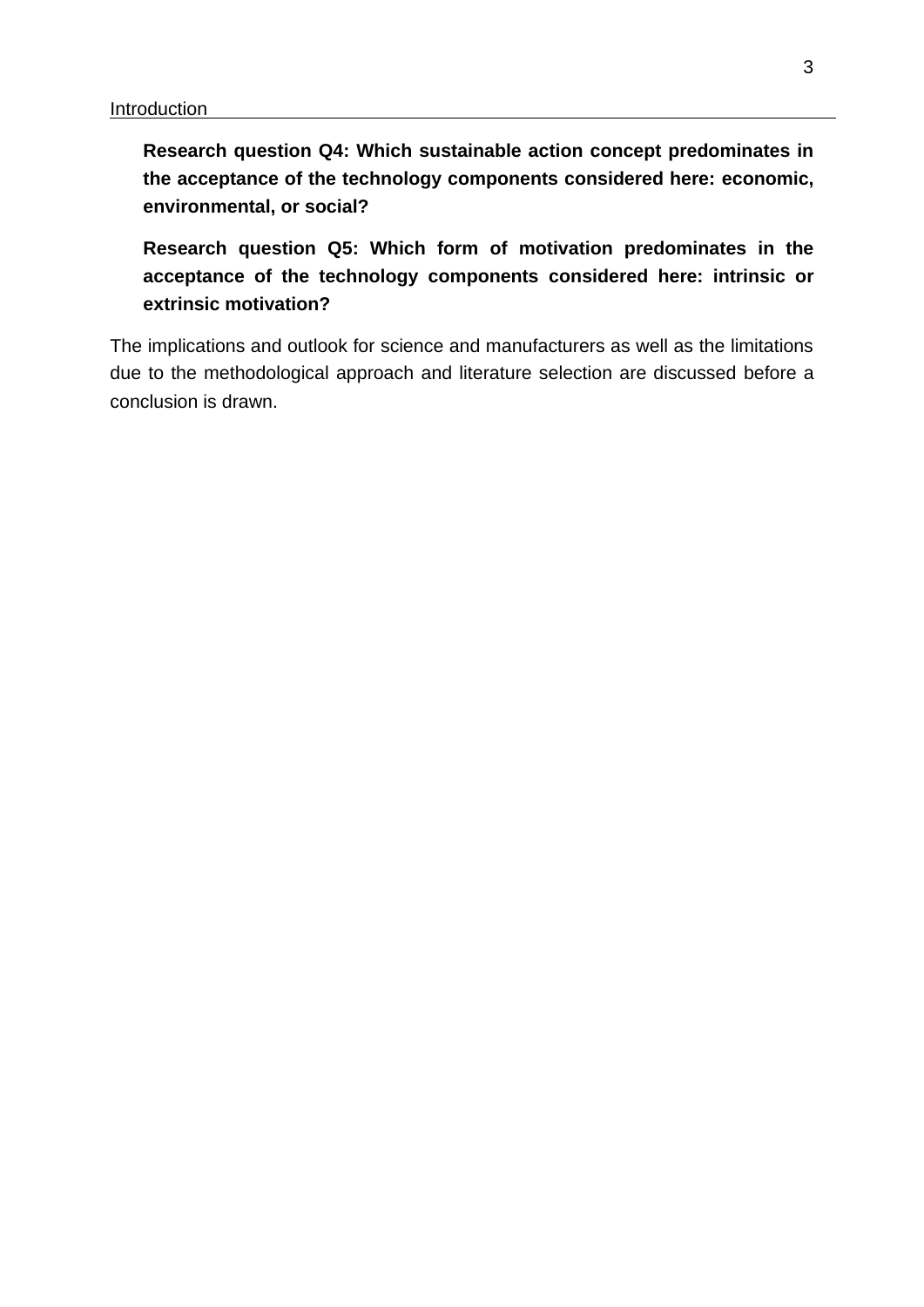## <span id="page-6-0"></span>**11SUMMARY**

Technology is an integral part of today's everyday life. It supports and provides convenience. Sustainable technologies are enormously important, especially against the backdrop of climate change. The acceptance of the technology's electric cars, photovoltaics and smart meters was tested in 64 meta-analyses. The data basis was too heterogeneous for analyses with the fixed effects model. Analyses with the random effects model led to robust results. The TAMs found in the literature search were summarized. Overall, it can be said that the TAM is very suitable at measuring technology acceptance. Almost all overall paths of the basic elements resulted in medium and high correlation effects. The authors of the studies in the data base performed a surprising number of variations in the research model. As a result, not all basic paths could be found and analyzed for electric cars and especially photovoltaics. The research questions Q1, Q2 and Q3 could be answered for the most part, partially and completely with "Yes". Missing parts of the answers leave an answer open. Data contradicting the research questions could not be found. Electric cars, photovoltaics and smart meters must therefore have a high benefit and be easy to use to persuade users to purchase them. The ease refers to the handling and the purchase, as well as maintenance.

The high variations of the research models in the data basis meant that a moderator analysis was not possible. There was only little overlap between the external variables. Instead, the external variables were divided into two dimensions and further metaanalyses were conducted within the dimension expressions. The dimensions considered were a theory of action for sustainability and a theory of motivation.

In sustainable development, the incentive to use an electric car is predominantly economic. Users seem most likely to be persuaded to use an electric car by financial incentives and favorable prices. The photovoltaics and smart meter technologies have a high social sustainability incentive. Correspondingly, the associated advertising could be personalized. Hardly any external variables can be found for the environmental area. Further research should fill the gap. Overall, Q4 can be answered with: "No sustainable action concept dominates the others". Differences are recognizable in the individual technology.

In conjunction with motivation theories, it can be stated that extrinsic motivational factors predominate for the use of electric cars. Accordingly, it seems possible for manufacturers and governments to increase the number of privately owned electric